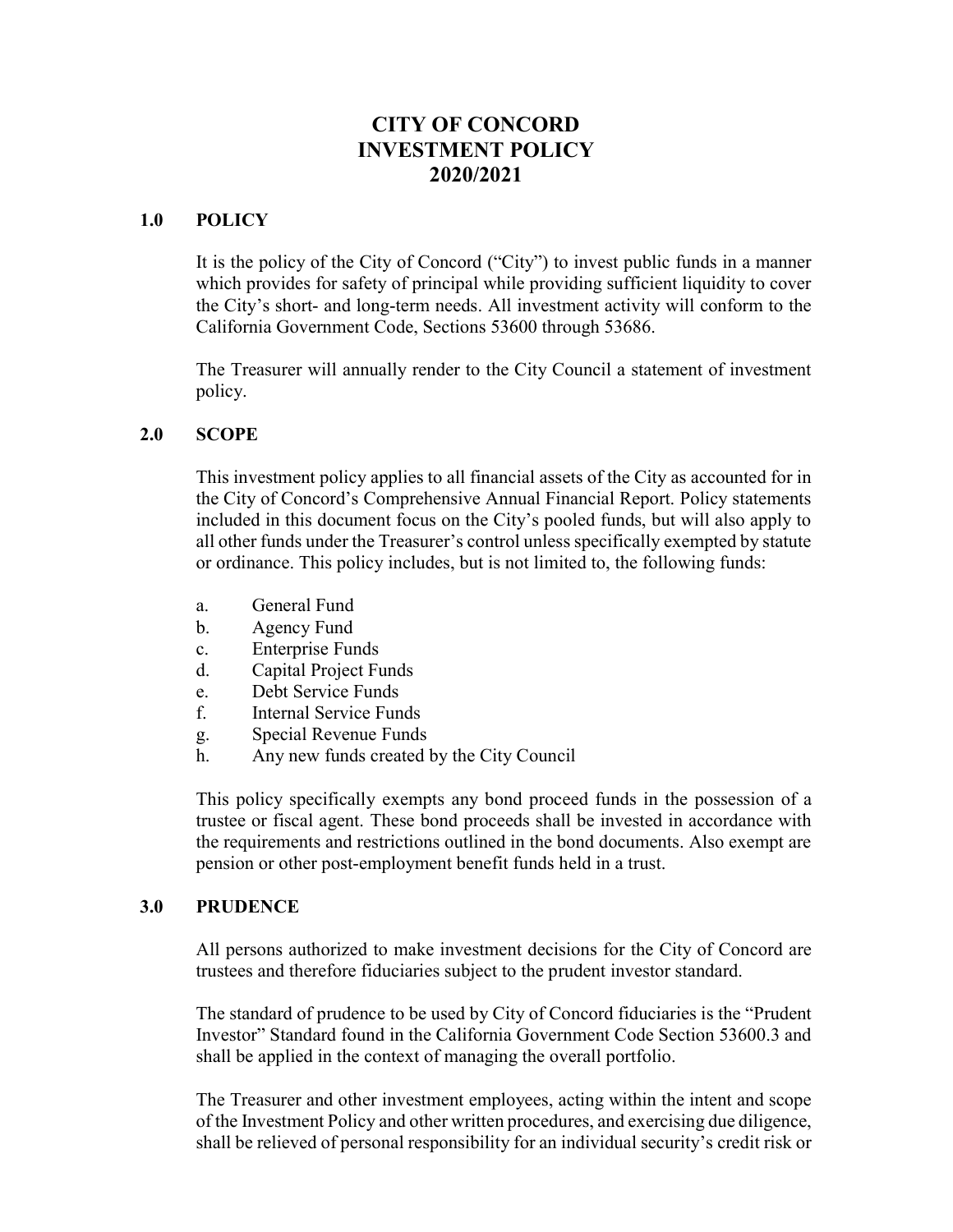market price changes, provided deviations from expectations are reported in a timely manner and appropriate action is taken to control adverse developments.

# 4.0 OBJECTIVE

The objective of the investment portfolio is to meet the City's short- and long-term cash flow needs. To achieve this objective, the portfolio will be structured to provide, in priority order, safety of principal, liquidity and return on investment.

## 4.1 Safety

Safety of principal is the foremost objective of the City of Concord. All investments of the City shall be undertaken in a manner that ensures the preservation of capital in the overall portfolio. Each investment transaction shall seek to ensure that capital losses are avoided, whether from issuer or broker/dealer default. The City shall seek to preserve principal by mitigating the two types of risk: Credit risk and market risk.

# 4.1.1 Credit Risk

Credit risk is the risk of loss due to failure of the issuer to repay an obligation and shall be mitigated by investing in high quality credits, actively monitoring investments, and by diversifying the investment portfolio so that the failure of any one issuer would not unduly harm the City's cash flow.

# 4.1.2 Market Risk

Market risk is the risk of market value fluctuations due to overall changes in the general level of interest rates and shall be mitigated by limiting the effective duration of the portfolio. The effective duration of the total dollar value of funds invested in accord with this Investment Policy shall not exceed 3.5 years.

# 4.2 Liquidity

The City's investment portfolio will be structured to provide sufficient liquidity to meet the operating requirements of the City of Concord.

### 4.3 Return on Investment

State law requires that the objective of return on investment be subordinate to the objectives of safety and liquidity. Therefore, investment employees shall seek to achieve a return on the funds under their control throughout all economic cycles, taking into consideration the City of Concord's investment risk constraints and cash flow requirements. In evaluating the performance of the City's portfolio in complying with this Policy, it is expected that the City shall establish an appropriate performance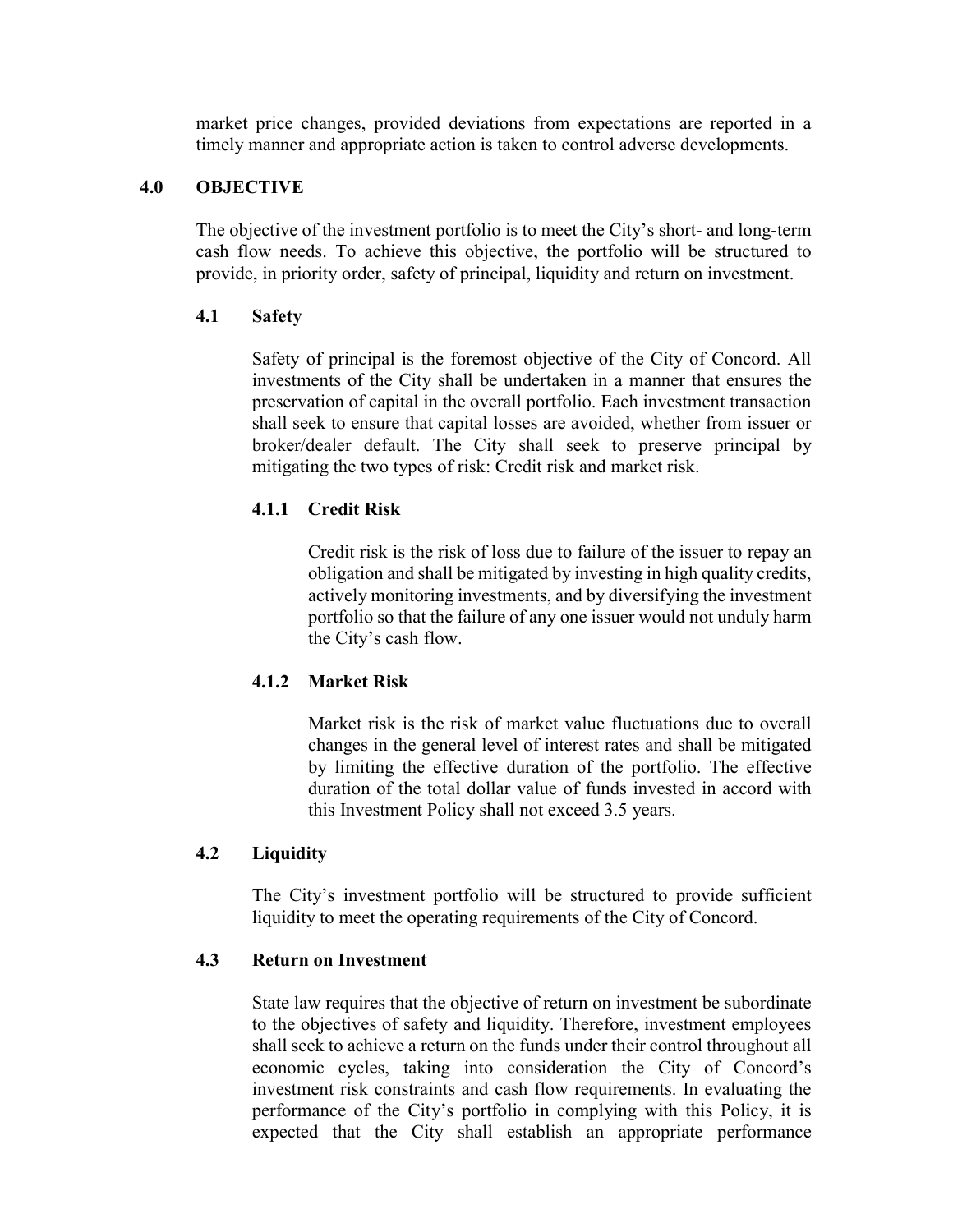benchmark and compare the total return of its portfolio to the total return of the benchmark.

# 5.0 DELEGATION OF AUTHORITY

Pursuant to Section 53601 of the California Government Code, the City Council as the legislative body of the City of Concord has primary responsibility for the investment of surplus monies or monies held in sinking funds, in the City treasury. As authorized under Section 53607 of the California Government Code, the City Council hereby delegates its authority to invest or reinvest the funds of the City, and to sell or exchange securities so purchased, to the City Treasurer who shall assume full responsibility for all such transactions until such time as this delegation of authority may be revoked by the City Council.

Within the Finance Department, the responsibility of day-to-day treasury activities and investment of City funds is delegated by the City Treasurer to the Director of Finance. The Director of Finance may then delegate the authority to conduct investment transactions and to manage the operation of the investment portfolio to other specifically authorized staff members. The City Treasurer shall establish investment policy guidelines in writing within which the Director of Finance or designee shall operate day-to-day investment activities. Delegation of Authority will not remove or abridge the Treasurer's investment responsibility.

The Treasurer may also delegate investment decision making and execution authority to an investment advisor. The advisor shall follow the Investment Policy and such other written instructions as are provided.

### 6.0 ETHICS AND CONFLICT OF INTEREST

In accordance with California Government Code Sections 1090 et seq. and 87100 et seq., and the City of Concord's Conflict of Interest Code, public officials of the City will refrain from any activity that could conflict with the proper execution of the investment program or which could impair their ability to make impartial investment decisions. In addition, these same employees are prohibited from undertaking personal investment transactions with any individual with whom City business is conducted.

Employees and investment officials shall annual submit a Statement of Economic Interest, also known as the Form 700. The Form 700 provides necessary information to the public about an official's personal financial interests to ensure that officials are making decisions in the best interest of the public and not enhancing their personal finances. Additional guidance on disclosing potential conflicts of interest is available on the California Fair Political Practices Commission website.

### 7.0 AUTHORIZED FINANCIAL DEALERS AND INSTITUTIONS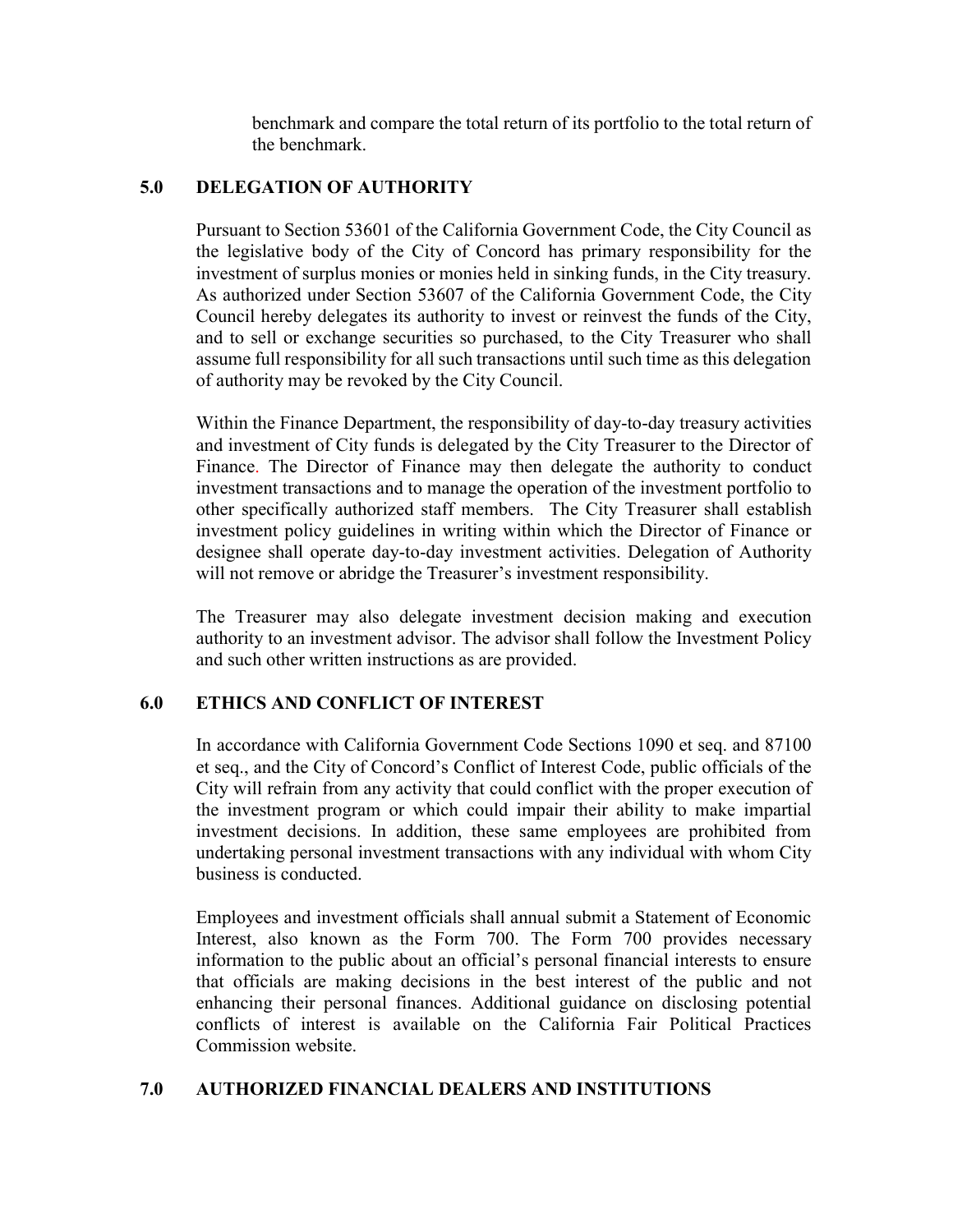The City of Concord shall transact business only with commercial banks, savings and loans, and investment securities dealers. The dealers must be primary dealers regularly reporting to the Federal Reserve Bank of New York or regional dealers that qualify under the Securities and Exchange Commission Rule 15C3-1 (uniform net capital rule). Selection of financial institutions and broker/dealers authorized to do business with the City shall be at the sole discretion of the City Treasurer. The Treasurer will maintain a list of financial institutions authorized to transact with the City.

All financial institutions and broker/dealers who desire to become qualified bidders for investment transactions must supply the Treasurer with audited financial statement from the three most recent years, at least three references from other California Local agencies, a completed Broker/dealer questionnaire and a statement certifying that the institution has reviewed the California Government Code Section 53600 et seq. and the City's Investment Policy. The Treasurer shall determine if the Financial Institutions are adequately capitalized, make markets in securities appropriate to the City's needs and are recommended by other local agency portfolio managers.

The Treasurer will conduct an annual review of the financial condition of all qualified institutions. Additionally, their current financial statements are required to be on file.

If the City has an investment advisor, the investment advisor may use its own list of authorized broker/dealers to conduct transactions on behalf of the City. The advisor shall make available its list of authorized broker/dealers to City staff upon request.

# 8.0 AUTHORIZED INVESTMENTS

The City is authorized by California Government Code Section 53600 et seq. to invest in the types of securities listed below.

Where this section specifies a percentage limitation for a particular security type, that percentage is applicable only on the date of purchase. Credit criteria listed in this section refers to the credit rating at the time the security is purchased. If an investment's credit rating falls below the minimum rating required at the time of purchase, the Treasurer will perform a timely review and decide whether to sell or hold the investment.

- 8.1 United States Treasury Bills, Bonds, and Notes, or those for which the full faith and credit of the United States are pledged for the payment of principal and interest. There is no limitation as to the percentage of the portfolio that can be invested in this category. There is a five-year maximum term.
- 8.2 Federal Agency or United States Government-Sponsored Enterprise Obligations, participations, or other instruments, including those issued by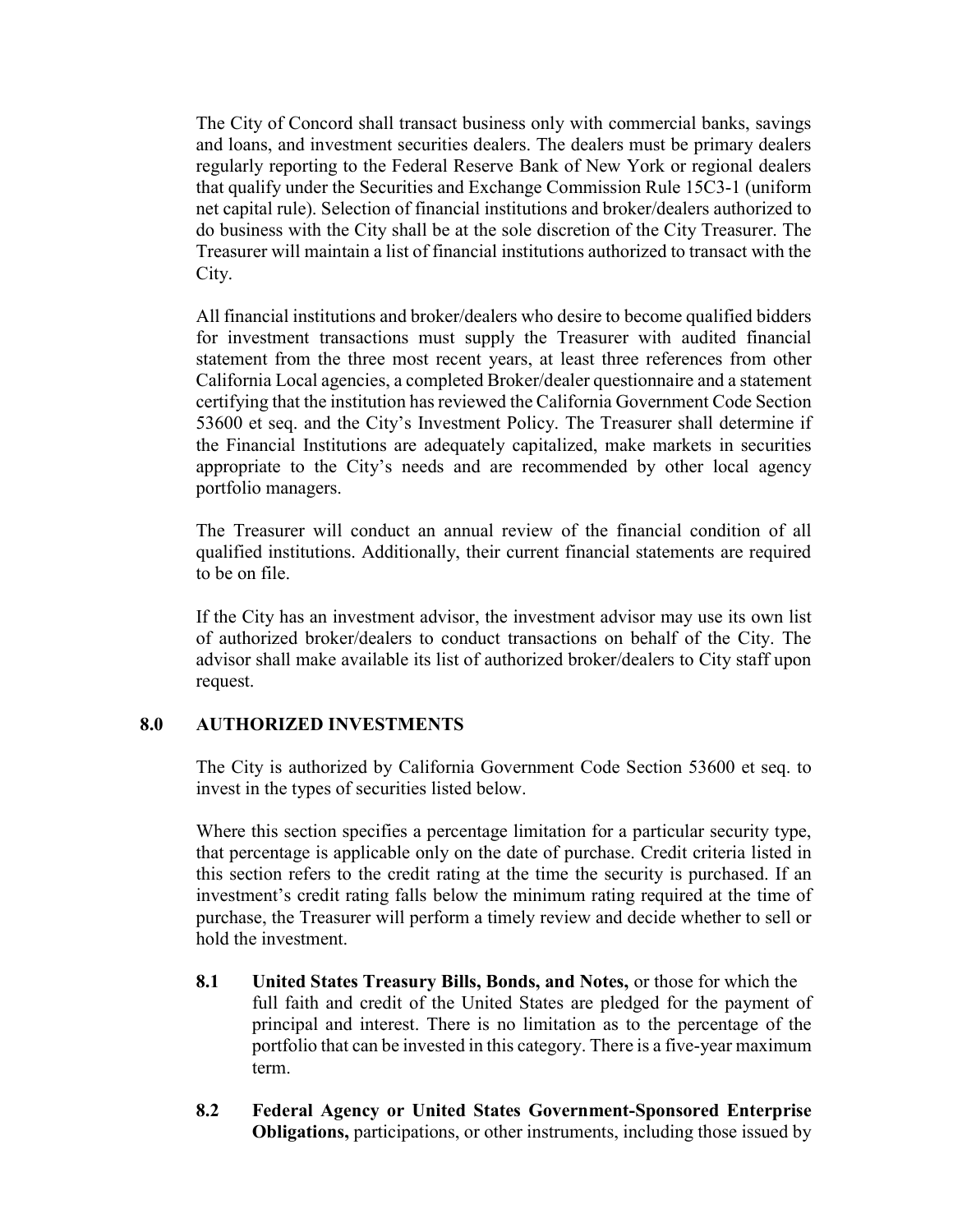or fully guaranteed as to principal and interest by federal agencies or United States government-sponsored enterprises. This shall include any mortgage pass through security issued and guaranteed by a Federal Agency with a maximum final maturity of five years. Purchase of Federal Agency issued mortgage-backed securities authorized by this subdivision may not exceed 20% of the City's investment portfolio; all other investments in Federal Agency securities are unrestricted.

- 8.3 Obligations of the State of California or any local agency within the state, including bonds payable solely out of revenues from a revenue producing property owned, controlled or operated by the state or any local agency, or by a department, board, agency or authority of the state or any local agency. These securities shall be rated in a ratings category of "A" or its equivalent or better by a nationally recognized statistical-rating organization ("NRSRO"). Purchases in this category, together with those allowed by 8.4, may not exceed 30% of the cost value of the portfolio.
- 8.4 Registered Treasury Notes or Bonds of any of the other 49 states in addition to California, including bonds payable solely out of the revenues from a revenue-producing property owned, controlled, or operated by a state, or by a department, board, agency, or authority of any of these states. These securities shall be rated in a ratings category of "A" or its equivalent or better by a nationally recognized statistical-rating organization ("NRSRO"). Purchases in this category, together with those allowed by 8.3, may not exceed 30% of the cost value of the portfolio.
- 8.5 Bills of exchange or time drafts drawn on and accepted by a commercial bank, otherwise known as Bankers' Acceptances, with a ratings category of "A" or A1/P1 as applicable, or its equivalent or better by a nationally recognized statistical-rating organization ("NRSRO"). Purchases in this category may not exceed 180 days to maturity or 30% of the cost value of the portfolio.
- 8.6 Commercial Paper of prime quality of the highest ranking or of the highest letter and number rating as provided for by a nationally recognized statistical-rating organization ("NRSRO"). The entity that issues the commercial paper shall meet all of the following conditions in either paragraph a or paragraph b below:
	- a. The entity meets the following criteria: (i) is organized and operating in the United States as a general corporation, (ii) has total assets in excess of five hundred million dollars (\$500,000,000), and (iii) has debt other than commercial paper, if any, which is rated in a ratings category of at least "A", or its equivalent or better by a NRSRO.
	- b. The entity meets the following criteria: (i) is organized within the United States as a special purpose corporation, trust, or limited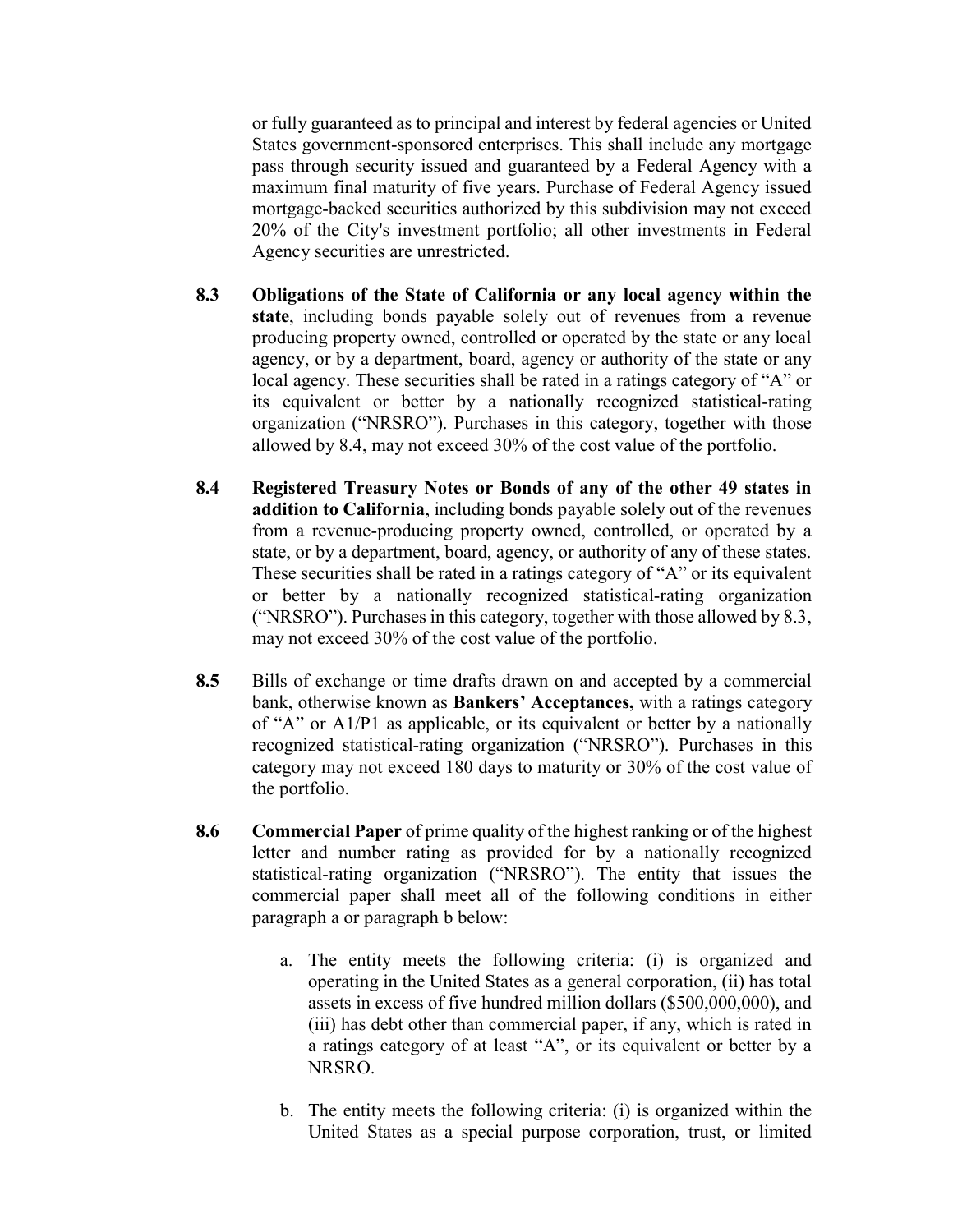liability company, (ii) has program-wide credit enhancements including, but not limited to, over collateralization, letters of credit, or surety bond, and (iii) has commercial paper that is rated "A-1" or higher, or the equivalent, by a NRSRO.

Purchases of eligible commercial paper may not exceed 270 days to maturity. Purchases of commercial paper may not exceed 25 percent of the cost value of the portfolio nor represent more than 10 percent of the outstanding paper of an issuing corporation.

- 8.7 Negotiable Certificates of Deposit issued by a nationally or state-chartered bank, a savings association or a federal association (as defined by Section 5102 of the Financial Code), a state or federal credit union, or by a federallyor state-licensed branch of a foreign bank. These securities shall be rated in a ratings category of "A" or its equivalent or better. Purchases of Negotiable Certificates of Deposit shall not exceed 30 percent of the cost value of the portfolio nor exceed a five-year term.
- 8.8 Medium-Term Notes (MTNs) issued by corporations organized and operating within the United States or by depository institutions licensed by the United States or any state and operating within the United States. MTNs eligible for investment in this category must rate in a ratings category of "A" or its equivalent or better. Investments in this category may not exceed 30 percent of the cost value of the portfolio.
- 8.9 Shares of beneficial interest issued by diversified management companies that are Money Market Funds registered with the Securities and Exchange Commission under the Investment Company Act of 1940. These funds must either have attained the highest rating/ranking by at least two of the three largest NRSROs or have retained an investment advisor registered with the Securities and Exchange Commission with not less than five years' experience managing money market mutual funds with assets under management in excess of five hundred million dollars (\$500,000,000).

Investments in this category will not exceed 20 percent of the portfolio and there is no final maturity.

- 8.10 State Pool Local Agency Investment Fund (LAIF). This fund was established by the State Treasurer for the benefit of Local agencies under California Government Code Section 16429.1. The City may invest in the LAIF up to the maximum amount permitted by State law.
- 8.11 Time Certificates of Deposit in a state or national bank, savings association or federal association, or federal or state credit union with a branch in the State of California. In accordance with California Government Code Section 53635.2, to be eligible to receive City deposits a financial institution shall have received an overall rating of not less than "satisfactory" in its most recent evaluation by the appropriate federal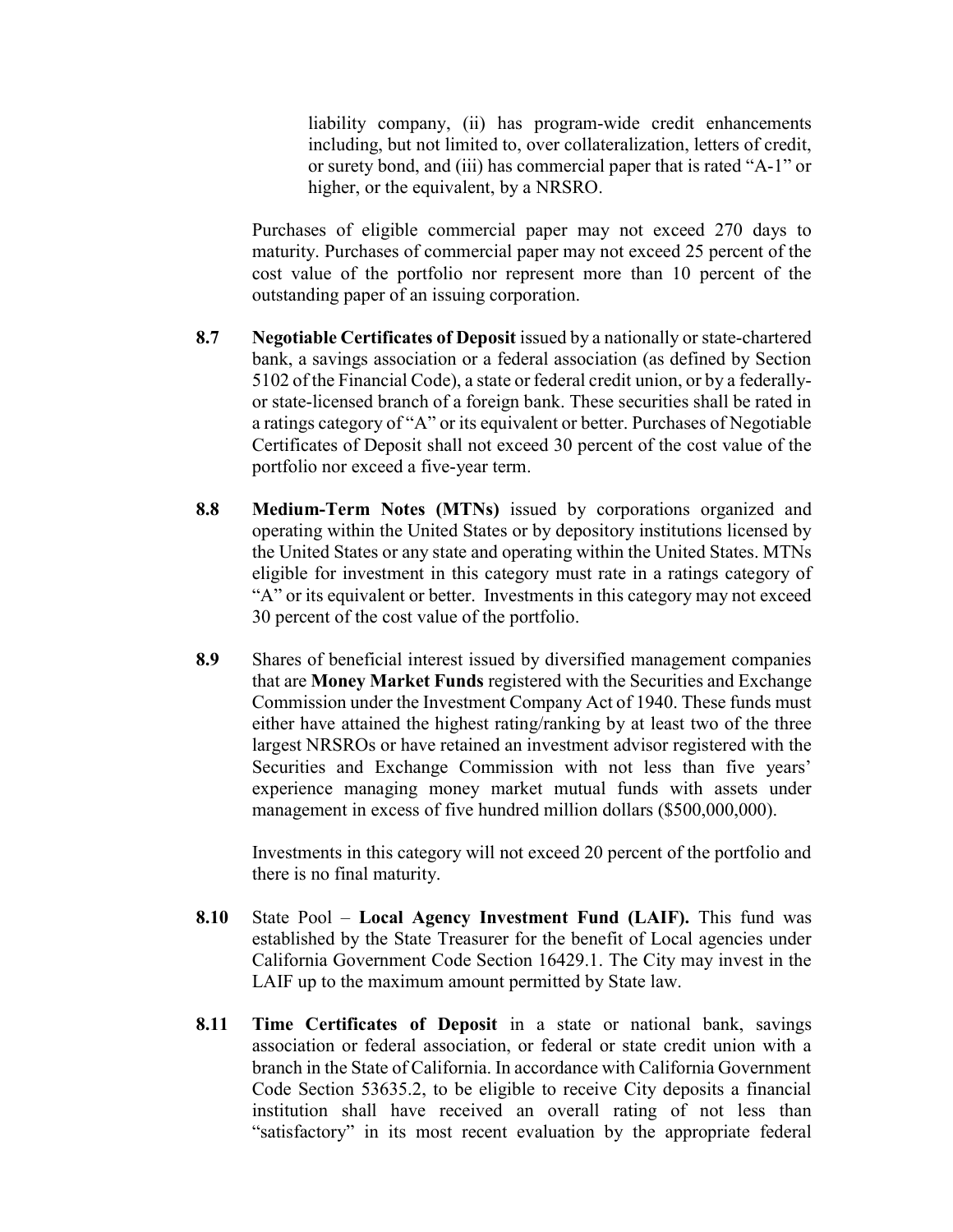financial supervisory agency of its record of meeting the credit needs of California's communities. Time CDs are required to be collateralized as specified under Government Code Section 53630 et seq. The City, at its discretion, may waive the collateralization requirements for any portion that is covered by federal deposit insurance. The City shall have a signed agreement with any depository accepting City funds per Government Code Section 53649. No deposits shall be made at any time in time CDs issued by a state or federal credit union if a member of City Council or the Director of Finance serves on the board of directors or any committee appointed by the board of directors of the credit union. In accordance with Government Code Section 53638, any deposit shall not exceed that total shareholder's equity of any depository bank, nor shall the deposit exceed the total net worth of any institution. Purchases in a single institution will not exceed 10 percent of the cost value of the portfolio.

- 8.12 Supranationals, defined as United States dollar denominated senior unsecured unsubordinated obligations issued or unconditionally guaranteed by the International Bank for Reconstruction and Development, International Finance Corporation, or Inter-American Development Bank, and eligible for purchase and sale within the United States. These securities shall be rated in a ratings category of "AA" or its equivalent or better by an NRSRO. Purchases of supranationals shall not exceed 30 percent of the cost value of the portfolio nor exceed a five-year term.
- 8.13 Shares of beneficial interest issued by joint powers authority organized pursuant to Section 6509.7 that invests in the securities and obligations authorized in subdivisions (a) to (q), inclusive. Each share shall represent an equal proportional interest in the underlying pool of securities owned by the joint powers authority. To be eligible under this section, the joint powers authority issuing the shares shall have retained an investment adviser that meets all of the following criteria:

(1) The adviser is registered or exempt from registration with the Securities and Exchange Commission.

(2) The adviser has not less than five years of experience investing in the securities and obligations authorized in subdivisions (a) to (q), inclusive.

(3) The adviser has assets under management in excess of five hundred million dollars (\$500,000,000).

8.14 Prohibited Investments. Investments not described herein are ineligible investments. The City shall not invest any funds in inverse floaters, range notes, or interest only strips that are derived from a pool of mortgages in accordance with California Government Code Section 53601.6. In addition, the City shall not invest any funds in any security that could result in zero interest accrual if held to maturity.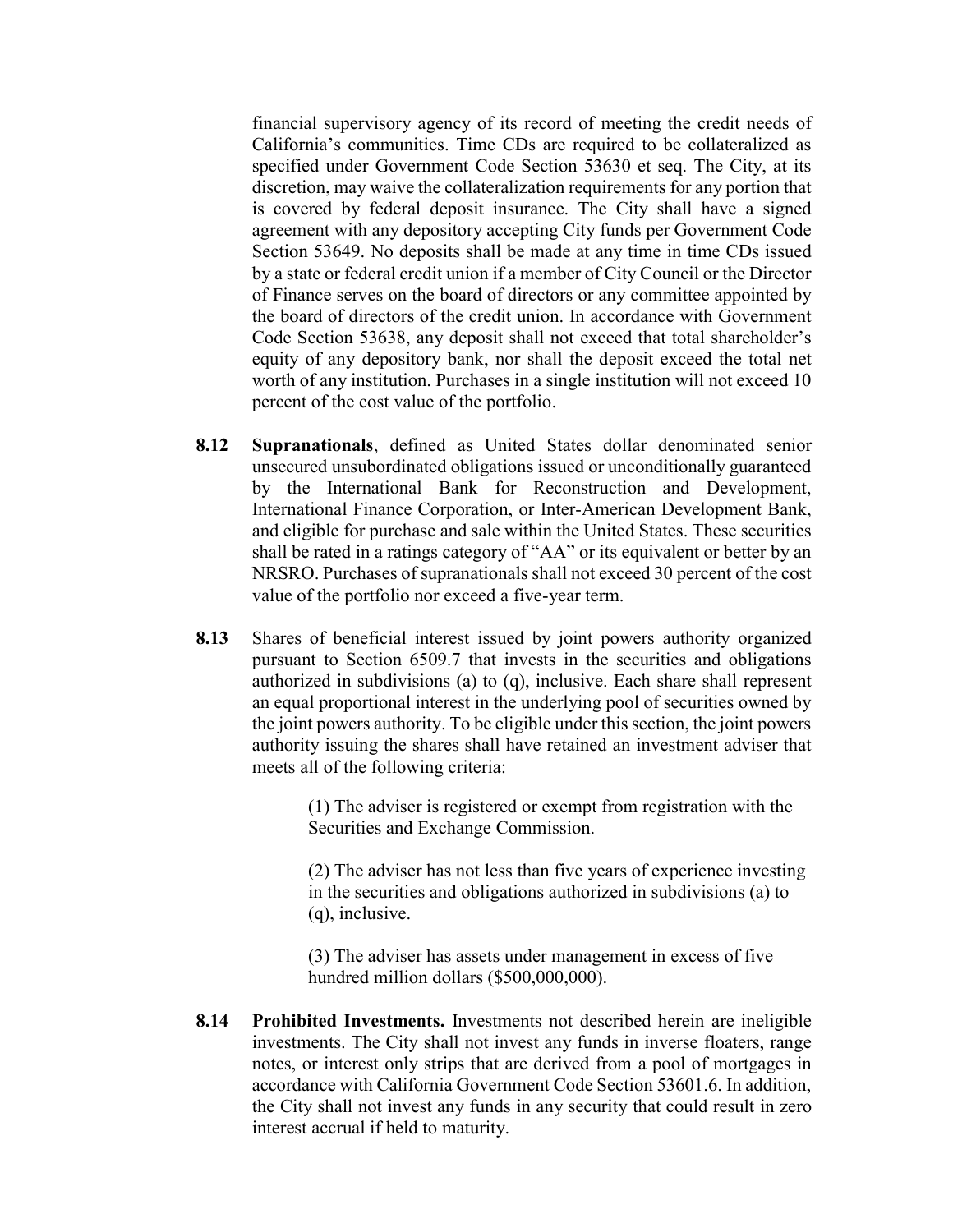### 9.0 REVIEW OF INVESTMENT PORTFOLIO

The securities held by the City must be in compliance with Section 8.0 Authorized Investments at the time of purchase. Because some securities may not comply with Section 8.0 Authorized Investments subsequent to the date of purchase, the Treasurer shall at least annually review the portfolio to identify those securities that do not comply. The Treasurer shall establish procedures to report to the Legislative Body major and critical incidences of noncompliance identified through the review of the portfolio.

### 10.0 INVESTMENT POOLS/MUTUAL FUNDS

A thorough investigation of any investment pool or money market mutual fund is required prior to investing City funds. A due diligence review will be performed on all money market mutual funds and pooled investment funds on a continued basis.

As outlined in section 8.9 of this policy, investments in mutual funds are restricted to money market mutual funds and must meet the experience and asset requirements as stated. Treasury staff will continually monitor the funds to ensure the maintenance of those ratings/requirements.

Reports on the performance of the Pooled Money Investment Account/LAIF can be found on the California State Treasurer's web site as well as the Investment Board report, historical rates/costs and market valuations. These reports should be reviewed each month as part of the due diligence review.

### 11.0 COLLATERALIZATION

California Government Code, Sections 53652 et seq., specifies the types and levels of collateral for public funds on deposit above the FDIC insurance amounts. These collateral requirements apply to both active bank deposits (checking and savings accounts) and inactive bank deposits (non-negotiable certificates of deposit) and must be maintained for all the City's bank deposits

### 12.0 SAFEKEEPING AND CUSTODY

All securities held by the City of Concord shall be held in safekeeping by a third party bank trust department acting as agent for the City under the terms of the custody agreement executed by the bank and the City, and shall be evidenced by safekeeping receipts. All securities will be received and delivered using standard delivery-versus-payment (DVP) procedures. Investments in the State Pool or money market mutual funds are undeliverable and are not subject to delivery or third party safekeeping.

#### 13.0 DIVERSIFICATION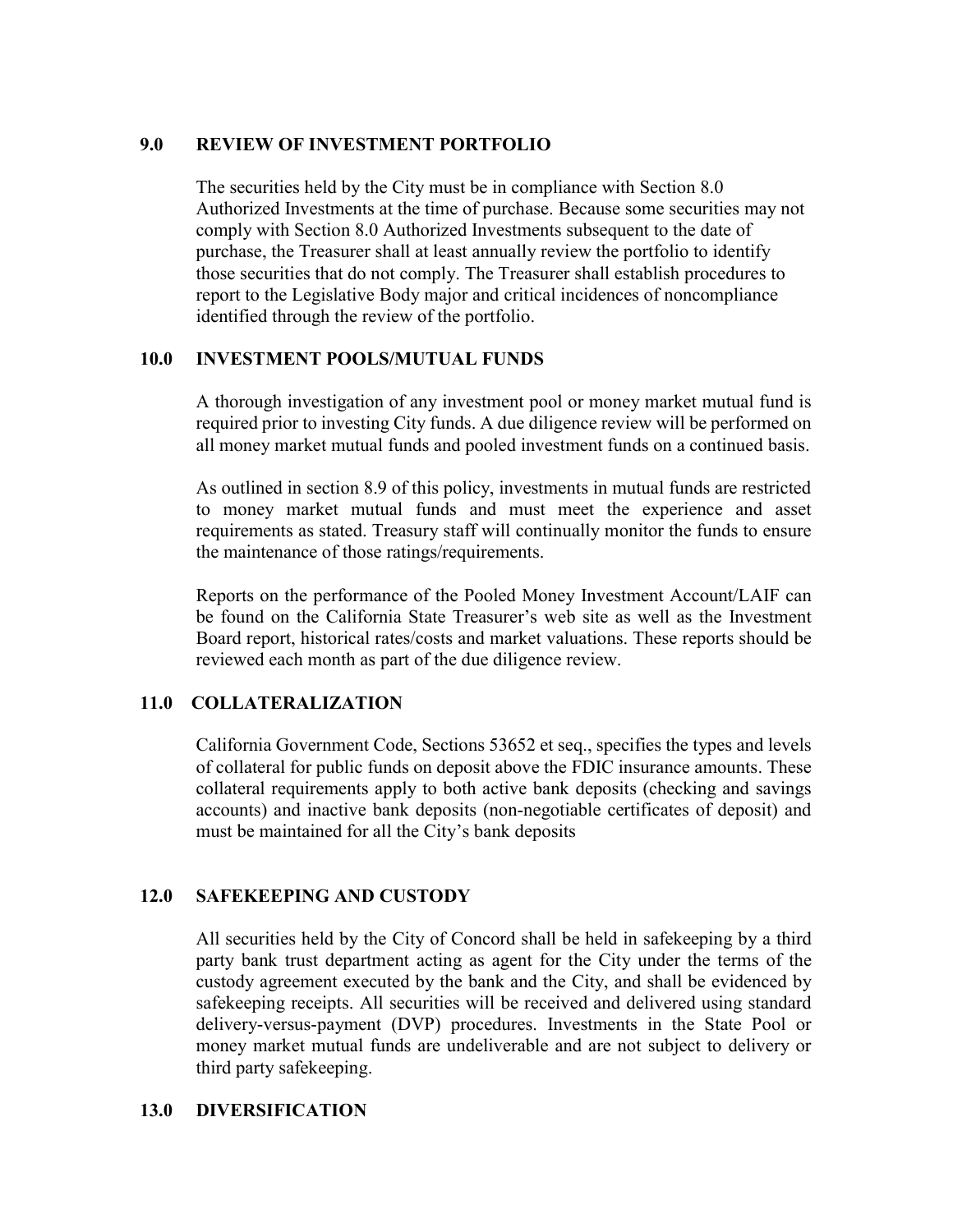The City of Concord will diversify its portfolio by investment type, issuer, maturity dates and broker/dealer.

No more than 5% of the City's portfolio shall be invested in the securities of any issuer regardless of security type, excluding U.S. Treasuries, Federal Agencies, and pooled investments such as LAIF, money market funds, or local government investment pools.

For purposes of diversification, LAIF accounts will not be aggregated. Limits for security types are set forth in Section 8.0 of this document.

# 14.0 MAXIMUM MATURITIES

The City of Concord will attempt to match its investments with anticipated cash flow requirements whenever possible. The maximum maturity of any one security, unless otherwise stated in this Investment Policy or restricted by the California Government Code, is limited to five years. The City may not invest in a security whose maturity exceeds five years from the date of purchase unless City Council has provided approval for a specific purpose at least three months before the investment is made.

### 15.0 INTERNAL CONTROLS

The City Treasurer has developed a system of internal controls to ensure compliance with investment policies and procedures of the City of Concord and the California Government Code.

The Senior Financial Analyst will review and post monthly interest accruals and will analyze the monthly statements of the City's externally managed portfolios and funds.

### 16.0 REPORTING

California Government Code 53646 states that the Treasurer may render a quarterly report to the Legislative Body within 30-days of the quarter's end. Section 53646(b) only states that the report is to be rendered to the Legislative Body; no action is required by the Legislative Body. California Government Code 53607 states that the Treasurer shall render a monthly list of investment transactions to the Legislative Body when investment authority has been delegated to the Treasurer by the Legislative Body.

The quarterly report shall include the type of investment, issuer, maturity date, par and cost/book values of all securities, investments and monies held by the City of Concord. It shall also include the rate of interest, the current market value as of the report date and the source of the valuation. In addition, the report shall include a list of investment transactions that occurred during the prior three months. The report shall state compliance of the portfolio to the Investment policy as well as the California Government Code and it shall state the City's ability to meet its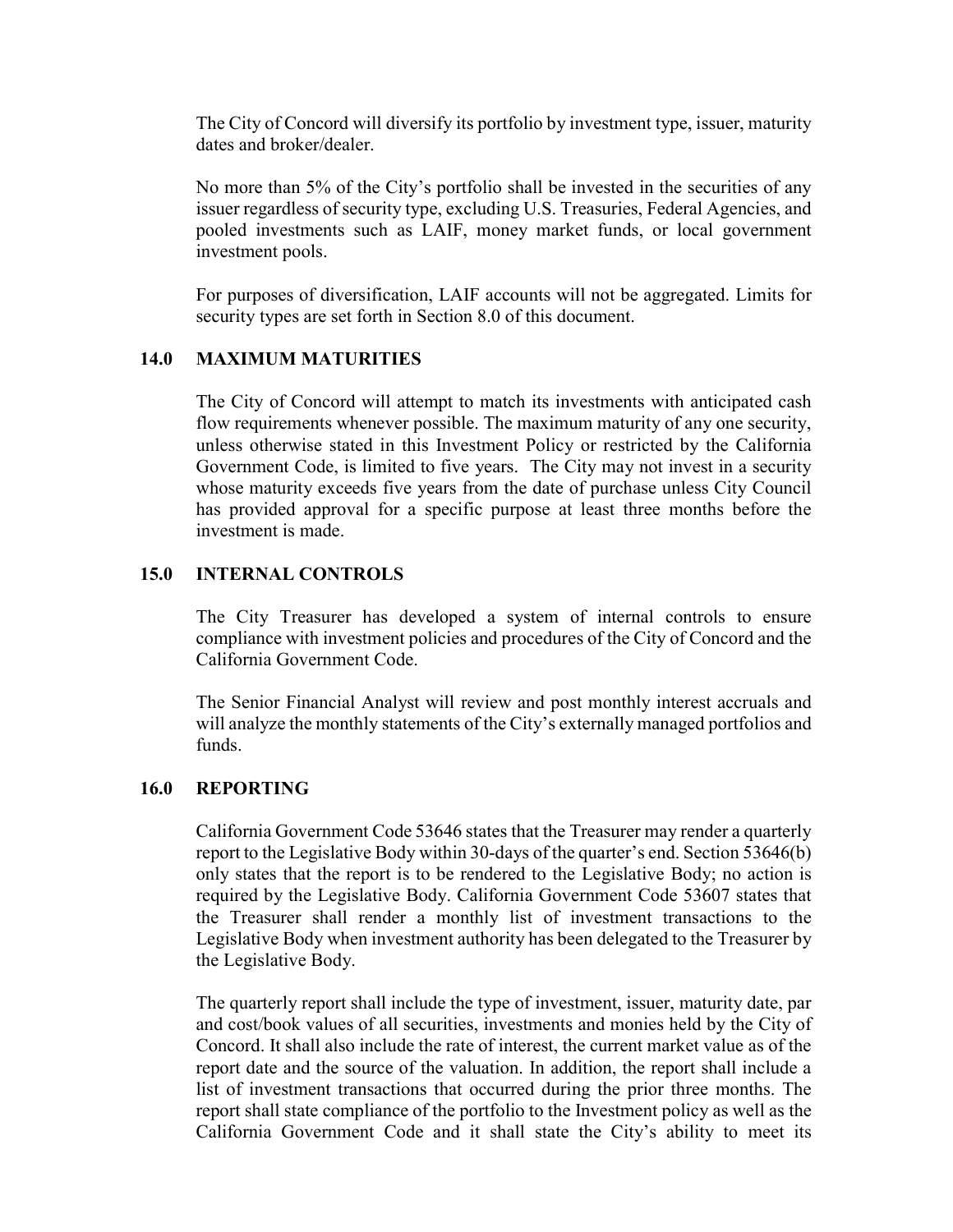estimated expenditures for the next six months. The treasury staff will also post the quarterly investment report onto the Treasury section of the City of Concord's website.

# 17.0 INVESTMENT POLICY ADOPTION

The City of Concord's investment policy shall be rendered to and adopted by the City Council annually as recommended by California Government Code 53646.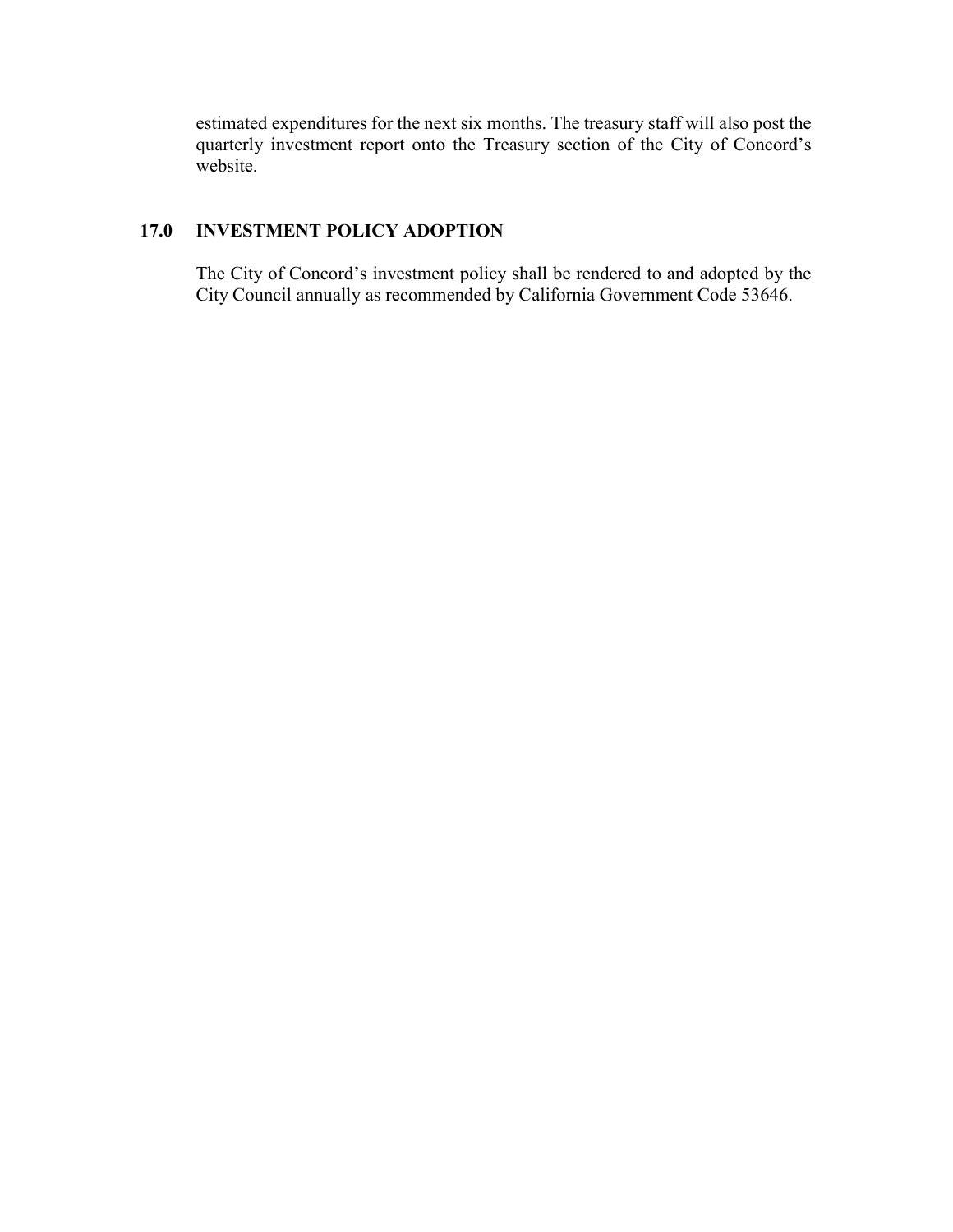# 18.0 GLOSSARY

AGENCIES: Federal agency securities and/or Government sponsored enterprises.

**BANKERS' ACCEPTANCE (BA):** A draft or bill or exchange accepted by a bank or trust company. The accepting institution guarantees payment of the bill, as well as the issuer.

BROKER: A broker brings buyers and sellers together for a commission.

CERTIFICATE OF DEPOSIT (CD): A time deposit with a specific maturity evidenced by a certificate. Time certificates of deposit are collateralized in accordance with the State code. Large-denomination CDs are typically negotiable and non-collateralized.

COLLATERAL: Securities, evidence of deposit or other property which a borrower pledges to secure repayment of a loan. Also refers to securities pledged by a bank to secure deposits of public monies.

**DEALER:** A dealer, as opposed to a broker, acts as a principal in all transactions, buying and selling for his own account.

DELIVERY VERSUS PAYMENT: There are two methods of delivery of securities: Delivery versus payment and delivery versus receipt. Delivery versus payment is delivery of securities with an exchange of money for the securities. Delivery versus receipt is delivery of securities with an exchange of a signed receipt of the securities.

DERIVATIVES: (1) Financial instruments whose return profile is lined to or derived from, the movement of one or more underlying index or security, and may include a leveraging factor, or (2) financial contracts whose value is derived from an underlying index or security (interest rates, foreign exchange rates, equities or commodities).

DIVERSIFICATION: Dividing investment funds among a variety of securities offering independent returns.

**EFFECTIVE DURATION:** A measure of the sensitivity of the price (the value of principal) of a fixed-income investment to a change in interest rates. The calculation takes into account the fact that expected cash flows of some investment types will fluctuate as interest rates change. Effective duration is expressed as a number of years.

**FEDERAL CREDIT AGENCIES:** Agencies of the Federal government set up to supply credit to various classes of institutions and individuals, e.g., S&L's, small business firms, students, farmers, farm cooperatives, and exporters.

FEDERAL DEPOSIT INSURANCE CORPORATION (FDIC): A federal agency that insures bank deposits, currently up to \$250,000 per deposit.

FEDERAL HOME LOAN BANKS (FHLB): Government sponsored wholesale banks (currently 12 regional banks) which lend funds and provide correspondent banking services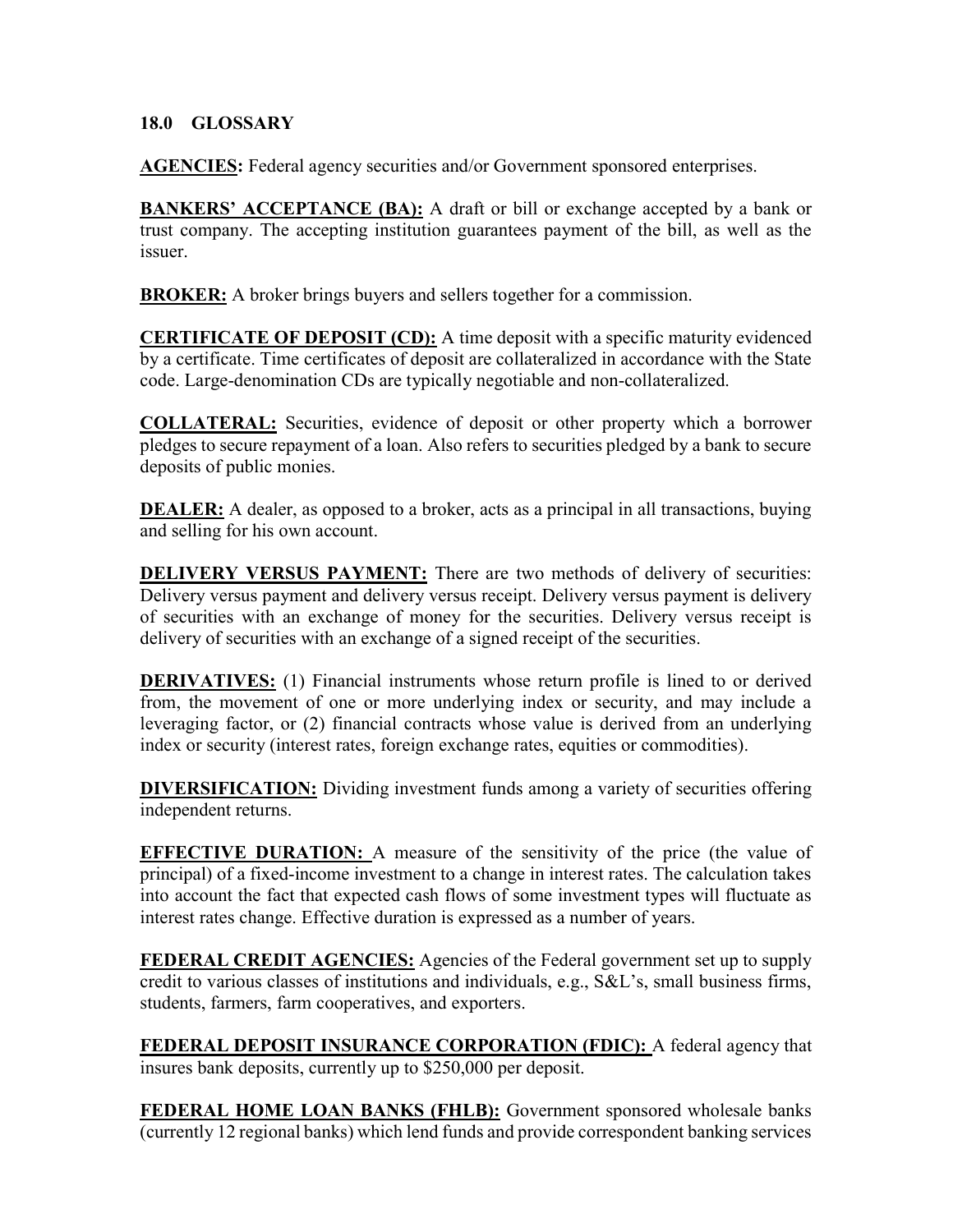to member commercial banks, thrift institutions, credit unions and insurance companies. The mission of the FHLB is to liquefy the housing related assets of its members who must purchase stock in their district Bank.

FEDERAL NATIONAL MORTGAGE ASSOCIATION (FNMA or Fannie Mae): FNMA, like GNMA was chartered under the Federal National Mortgage Association Act in 1938. FNMA is a federal corporation working under the auspices of the Department of Housing and Urban Development (HUD). It is the largest single provider of residential mortgage funds in the United States. Fannie Mae, as the corporation is called, is a private stockholder-owned corporation. The corporation's purchases include a variety of adjustable mortgages and second loans, in addition to fixed-rate mortgages. FNMA's securities are also highly liquid and are widely accepted. FNMA assumes and guarantees that all security holders will receive timely payment of principal and interest.

FEDERAL RESERVE SYSTEM: The central bank of the United States created by Congress and consisting of a seven member Board of Governors in Washington, D.C., 12 regional banks and about 5,700 commercial banks that are members of the system.

GOVERNMENT NATIONAL MORTGAGE ASSOCIATION (GNMA or Ginnie Mae): Securities influencing the volume of bank credit guaranteed by GNMA and issued by mortgage bankers, commercial banks, savings and loan associations, and other institutions. Security holder is protected by full faith and credit of the US Government. Ginnie Mae securities are backed by the mortgages, including FHA and VA mortgages. The term "pass-throughs" is often used to describe Ginnie Maes.

ISSUER: A legal entity that has the power to issue and distribute securities. Issuers include corporations, municipalities, foreign and domestic governments and their agencies, and investment trusts.

LIQUIDITY: A liquid asset is one that can be converted easily and rapidly into cash without a substantial loss of value. In the money market, a security is said to be liquid if the spread between bid and asked prices is narrow and reasonable size can be done at those quotes.

POOLED MONEY INVESTMENT FUND (LAIF): The aggregate of all funds from political subdivisions that are placed in the custody of the County or State Treasurer for investment and reinvestment. The State of California's pool is known as the Local Agency Investment Fund, or LAIF.

**MARKET VALUE:** The price at which a security is trading and could presumably be purchased or sold.

**MATURITY:** The date upon which the principal or stated value of an investment becomes due and payable.

MONEY MARKET: The market in which short-term debt instruments (bills, commercial paper, bankers' acceptances, etc.) are issued and traded.

**PORTFOLIO:** Collection of securities and investments held by an investor.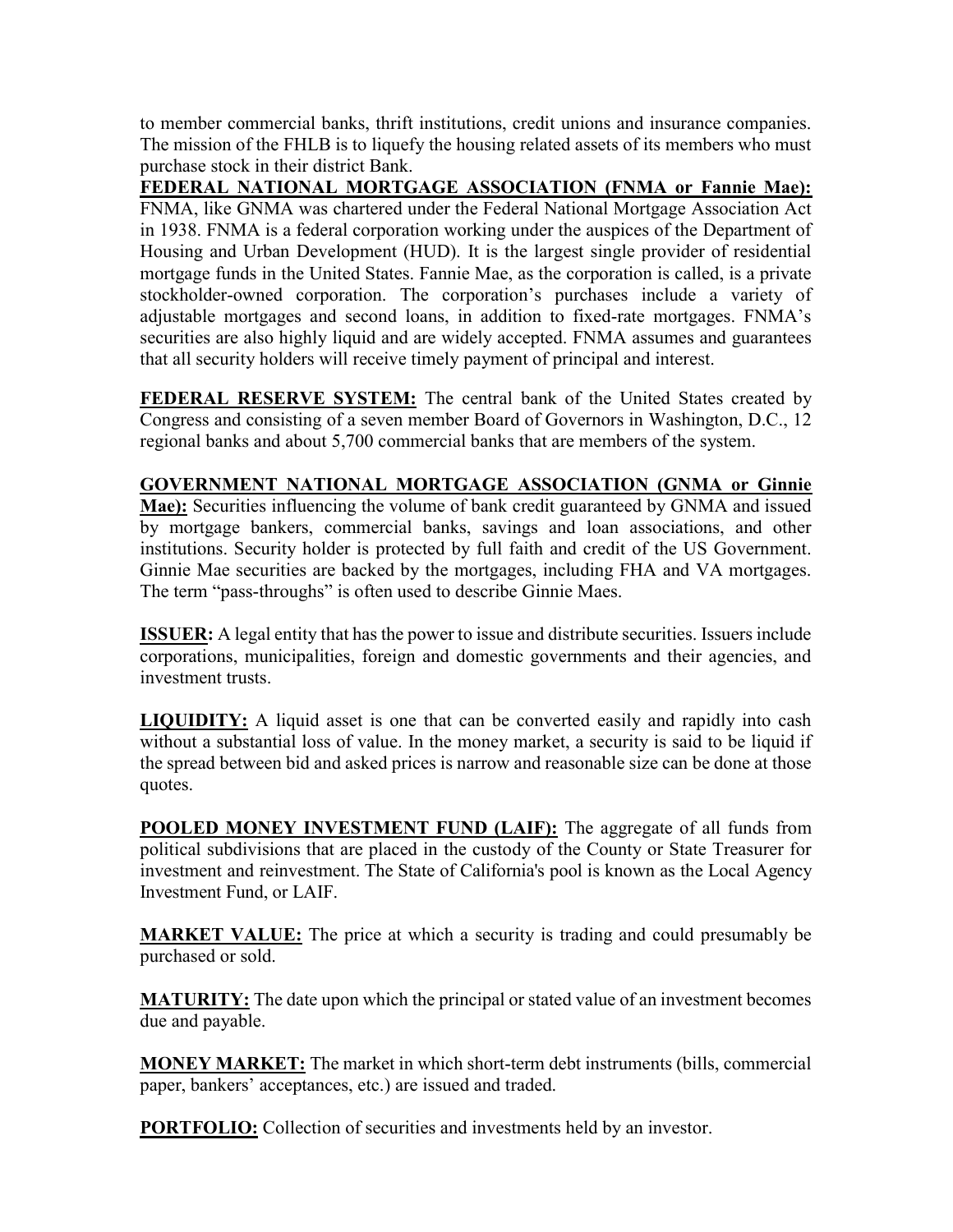**PRIMARY DEALER:** A group of government securities dealers who submit daily reports of market activity and positions and monthly financial statements to the Federal Reserve Bank of New York and are subject to its informal oversight. Primary dealers include Securities and Exchange Commission (SEC) registered securities broker-dealers, banks and a few unregulated firms.

PRUDENT PERSON RULE: An investment standard. In some states, the law requires that a fiduciary, such as a trustee, may invest money only in a list of securities selected by the custody state. In other states, the trustee may invest in a security if it is one which would be bought by a prudent person of discretion and intelligence who is seeking a reasonable income and preservation of capital.

**RATE OF RETURN:** For fixed-rate securities, it is the coupon or contractual dividend rate divided by the purchase price which is also the current yield.

**SAFEKEEPING:** A service to customers rendered by banks for a fee whereby securities and valuables of al types and descriptions are held in the bank's vaults for protection.

**SECURITIES & EXCHANGE COMMISSION:** Agency created by Congress to protect investors in securities transactions by administering securities legislation.

SEC RULE 15C301: See Uniform Net Capital Rule.

**SUPRANATIONALS:** International financial institutions that are generally established by agreements among nations, with member nations contributing capital and participating in management. Supranational bonds finance economic and infrastructure development and support environmental protection, poverty reduction, and renewable energy around the globe.

TREASURY BILLS: A non-interest bearing discount security issued by the US Treasury to finance the national debt. Most bills are issued to mature in three months, six months, or one year.

TREASURY BONDS: Long-term coupon-bearing US Treasury securities issued as direct obligations of the US Government and having initial maturities of more than 10 years.

TREASURY NOTES: Medium-term coupon-bearing US Treasury securities issued as direct obligations of the US Government and having initial maturities from two to 10 years.

UNIFORM NET CAPITAL RULE: Securities and Exchange Commission requirement that member firms as well as non-member broker-dealers in securities maintain a maximum ratio of indebtedness to liquid capital of 15:1; also called *net capital rule* and *net capital* ratio. Indebtedness covers all money owed to a firm, including margin loans and commitments to purchase securities, one reason new public issues are spread among members of underwriting syndicates. Liquid capital includes cash and assets easily converted into cash.